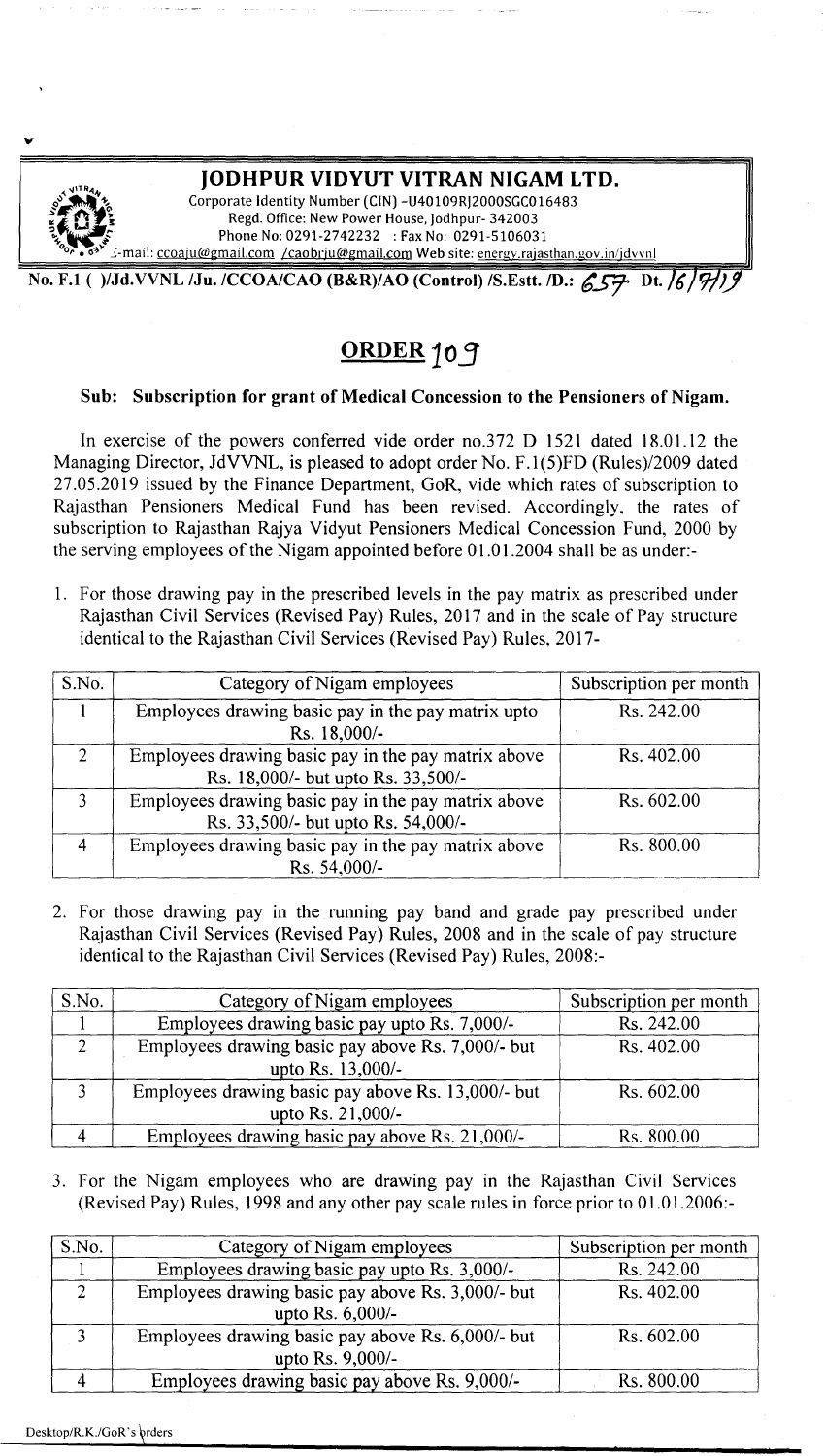This order shall come into force with effect from 01.04.2019 i.e. salary of April. 2019.

-By **Order**

# (Dr. S.K.Goyal)<br>Chief Controller of Accounts

- **Copy to the following for information and necessary action:-**<br><sup>1</sup>. The Chief Engineer( ) **INVVNI** 
	- $1.$  The Chief Engineer( ), JdVVNL,  $1.$
	- 2. The Secretary Administrator, JDVVNL. Jodhpur.
	- 3. The Addl .ChiefEngineer ( ), JdVVNL. .
	- 4. The Zonal Chief Engineer ( ), JdVVNL, ..........
	- *5.* The Company Secretary, JdVVNL, Jodhpur.

6. The Chief Accounts Officer ( ). JdVVNL, ..........

- 7. The Joint Director, JdVVNL, Jodhpur.
- 8. The TA to Managing Director, JdVVNL, Jodhpur/Jaipur.
- 9. The Superintending Engineer  $($ ,  $JdVVNL$ ,
- 10. The Superintending Engineer *(IT)*, Jodhpur Discom, Jodhnur for uploading the suiton Jodhpur Discom's site
- 11. The Addl. Superintendent of Police (Vig.), JdVVNL, Jodhpur.
- 12. The Dy. superintendent of Police (Vig.), JdVVNL, Jodhnur/Jalore/Bikan
- 13. The Dy. Director  $($ , JdVVNI
- 14. The Public Relation Officer, JdVVNL, Jodhpur.
- 15. The Sr Accounts Officer / Accounts Officer ( ), JdVVNL.......
- 16. The Executive Engineer ( ), JdVVNL. .
- 17. The Personnel Officer ( ), JdVVNL, ..........
- 18. The *TAlPA* to Director (Technical/Finance), JdVVNL. Jodhpur

 $1.2019$ 

fesh Gehlot) **Accounts Officer (Control)**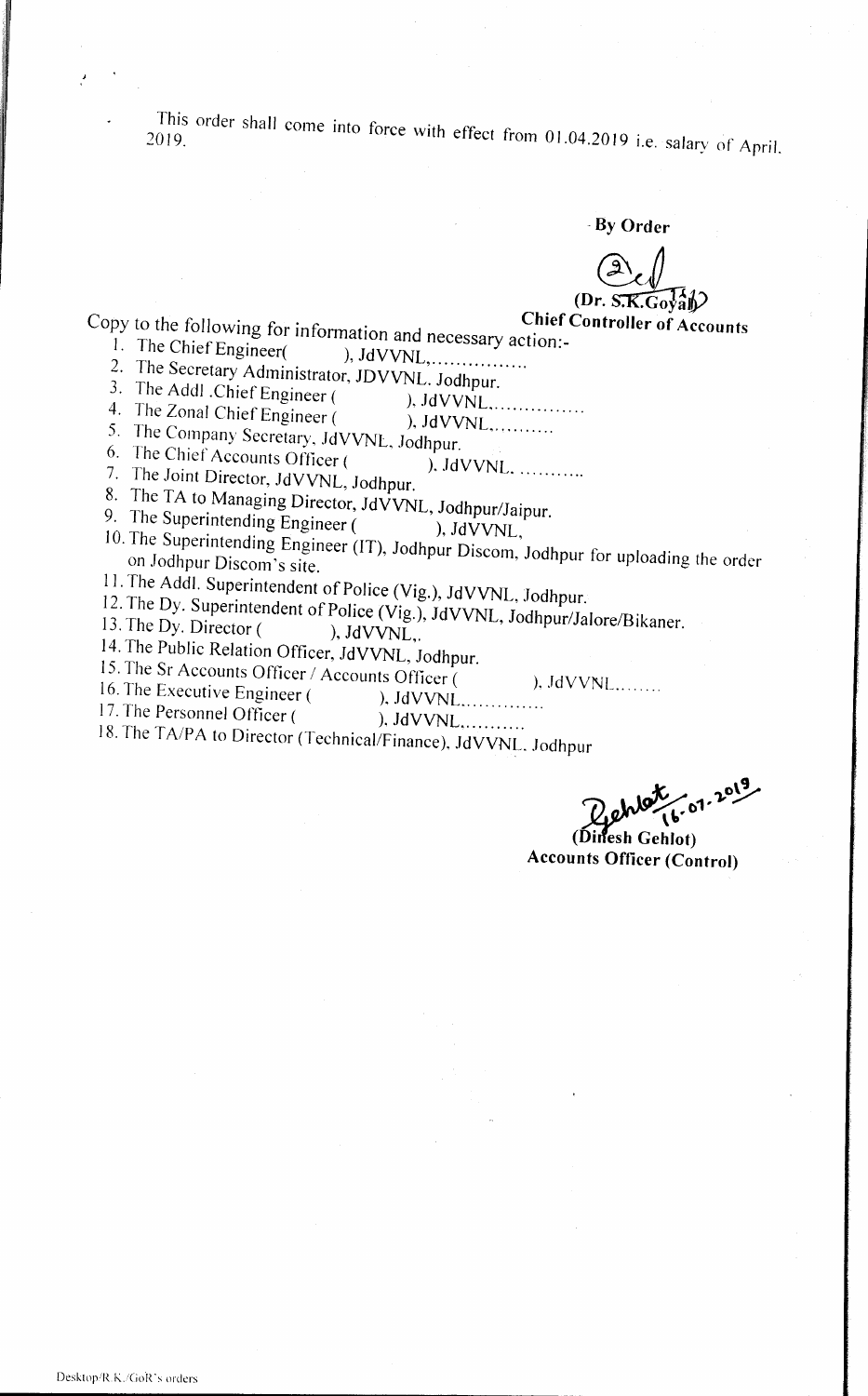@

JAIPUR VIDYUT VITRAN NIGAM LIMITED CIN: U40109RJ2000SGC016486

(A Government of Rajasthan Undertaking)

''प्रभारेम शशि सूर्ययो<br>Kegd. Office: Vidyut Bhawan, Janpath, Iyoti Nagar, Jaipur 302005

 $TeVFax: +91-141-2740264 / Email: caola@jvvn.org/Website: <http://energy.rajar than.gov.in/ivvn> No. JPD/CAOIA)/AODB: [http://energy.rajar than.gov.in/ivvn](http://c.011A1/AOD11a-75-12.15-12.15)$ </u>

| $\frac{1}{2}$ . If D/CAO(IA)/AO/Rules/F, 13 / D. | . |  | Jaipur, dated: | W 2. |  |
|--------------------------------------------------|---|--|----------------|------|--|
|                                                  |   |  |                |      |  |

### **Order**

Sub: - Subscription for grant of Medical Concession to the Pensioners of Nigam.

In exercise of the powers conferred vide order No. *JPD/CAO(IA)/Rules* /F. 90/ D. 3203 dated 20.01.2014, the Managing Director has been pleased to adopt order No. *F.I(5)FD(Rules)/2009* dated 27.05.2019 issued by the Finance Department, GoR, vide which the rates of subscription to the Rajasthan Pensioners Medical Fund has been revised. Accordingly, the rates of subscription to Rajasthan Rajya Vidyut Pensioners Medical Concession Fund. 2000 by the **of the Nigam appointed before** 01.01.2004 shall be as under:

(i) For those drawing payon the prescribed levels in the pay matrix as prescribed under the Rajasthan Givil Services (Revised Apple and **in the scale of Pay** structure identicalito the Railwah Civil" **Protect (Reynold Pay) Rules, 2017.** 

| S.No | 23 March 2004 12:15 13:15<br>Category of Nigamenployees<br>$\frac{1}{2}$ Silliscription per month ( $\zeta$ ) |
|------|---------------------------------------------------------------------------------------------------------------|
|      | Employees drawing basic pay<br>242.00<br>upto                                                                 |
|      | ₹18000/-                                                                                                      |
| 2.   | Employees drawing basic pay in the pay matrix above.<br>402.00                                                |
|      | 18,000/- but upto 333500 / 33                                                                                 |
| 3.   | Employees drawing basic pay in the pays main subover<br>602.00                                                |
|      | 33,500 /- but upto ₹ 54,000/-                                                                                 |
| 4.   | Employees drawing basic pay in the pay matrix above $\bar{\tau}$<br>800.00                                    |
|      | 54,000/-                                                                                                      |

(ii) For those drawing pay in the running pay band arid grade pay prescribed under Rajasthan Civil Services (Revised pay) Rules, 2008 and in the pay scale of pay structure identical to the Rajasthan Civil Services (Revised Pay) Rules, 2008: -

| S No. | Category of Nigam employees                                                      | Subscription per month $(\bar{z})$ |
|-------|----------------------------------------------------------------------------------|------------------------------------|
|       | Employees drawing basic Pay upto $\bar{\zeta}$ 7,000/-                           | $-242.00$                          |
|       | Employees drawing basic pay above $\overline{\xi}$ 7,000/- but upto<br>₹13,000/- | 402.00                             |
|       | Employees drawing basic pay above $\bar{\xi}$ 13,000/- but<br>upto 21,000/-      | 602.00                             |
|       | Employees drawing basic pay above $\bar{\zeta}$ 21,000/-                         | 800.00                             |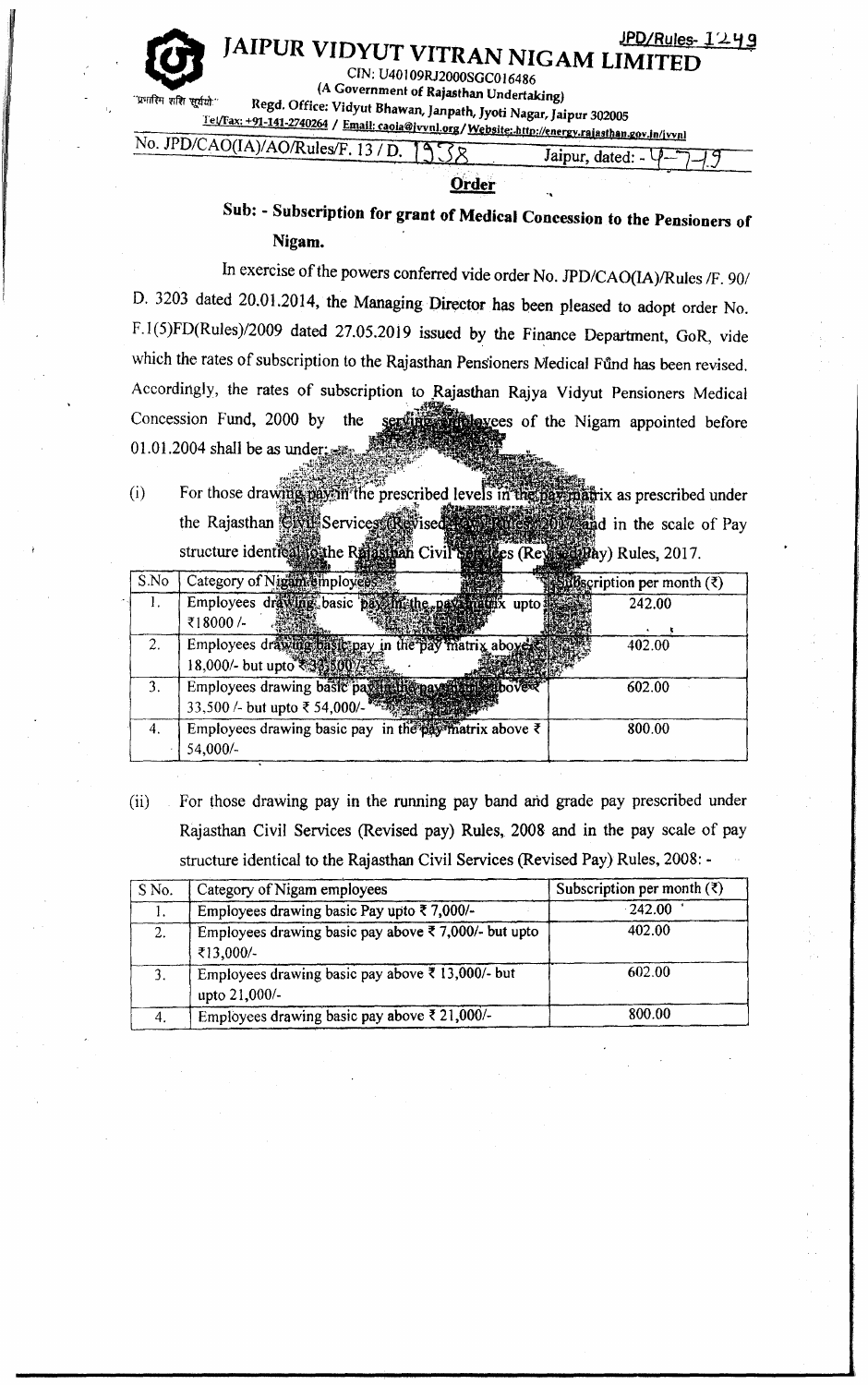(iii) For the Nigam employees who are drawing pay in the Rajasthan Civil Services (Revised pay) Rules, 1998 and Wider other pay scale rules in force prior to  $01.01.2006: -$ 

| S.No. | Category of Nigam employees                                                | Subscription per month $(\xi)$ |
|-------|----------------------------------------------------------------------------|--------------------------------|
|       | Employees drawing basic Pay upto $\bar{\epsilon}$ 3,000/-                  | 242.00                         |
| 2.    | Employees drawing basic pay above $\bar{\xi}$ 3,000/- but upto<br>₹6,000/- | 402.00                         |
| 3.    | Employees drawing basic pay above ₹ 6,000/- but upto<br>₹9,000/-           | 602.00                         |
|       | Employees drawing basic pay above $\overline{\xi}$ 9,000/-                 | 800.00                         |

This order shall come into force with effect from 01.04.2019 i.e. salary of April,

2019.

By order,

 $(Dr. R.P.Gupta)$ Chief Accounts Officer (IA)

**from in** various offices under their illewing for information and the Copy submitted/forward jurisdiction and control: -

D

- **REAccounts** 1. The Chief Controller
- 2. The Chief Engineer **Hal Chieg**
- 3. The Dy. Chief Engine
- Officer (F) &M/RR&B) D. Jaipur. 4. The Chief Accounts
- 5. The Chief Personig Officer, Jepse Bipur.
- 6.
- 7.
- 8. The Sr.
- 9. The Superintending  $\mathbb{R}$ 1O. The Superintending JPD/Rules No. on the Jaipur **the upload this order indicating**
- 11. The Accounts Officer/Asstt. Accounts of ), JPD,
- 11. The Accounts Universities of the Account of the Account of the Section Adjustment of Accountant General (E&R Sector Audit), O/o Principal AG Rajasthan, Jaipur
- 13. P.A to the Managing Director, NVNL, Jalpur.
- 14. P.A to the Director (Finance/Technical), JPD, Jaipur.

Accounts Officer (Rules)

*Note: \_Orders* issued *under JPD/Rules are also available on the website of Jaipur Discom.*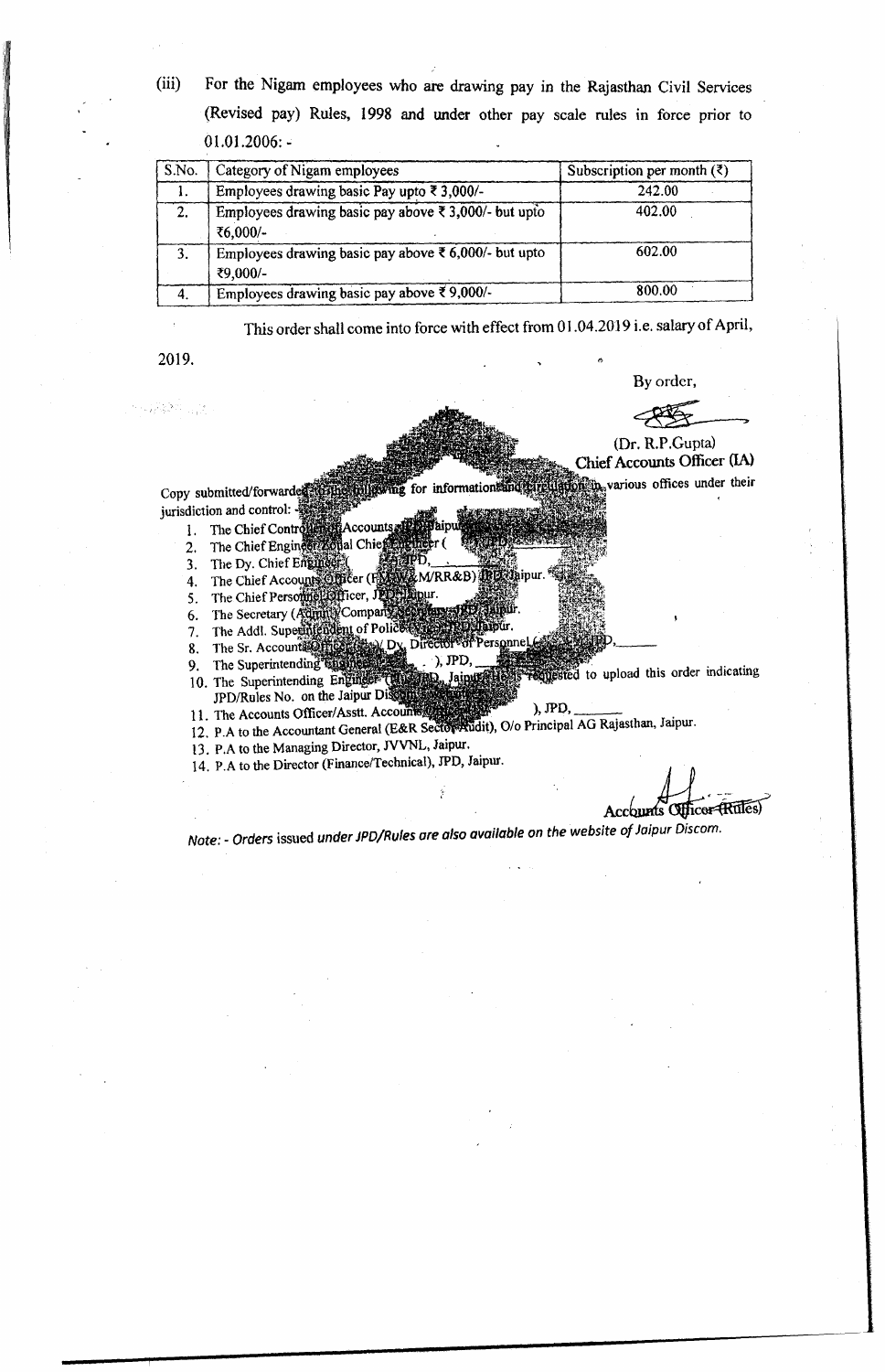

· .

RAJ ASTHAN RAJYA VIDYUT PRASARAN NIGAM LIMITED [Corporate Identity Number (CIN): U40109RJ2000SGC016485] Regd. Office: VidyutBhawan, Jyoti Nagar, Jaipur -302005 Website: [www.rvpn.co.in;](http://www.rvpn.co.in;) E-mail: [aoo.fr@rvpn.co.1n](mailto:aoo.fr@rvpn.co.1n)

RVPN-F&RNo.: **Il 80**

# $N_0$ :RVPN/AAO/F&R/F.21(II)/D.  $46$  JAIPUR, Dated  $A.06.2019$

#### **ORDER**

Sub: - Subscription to the Rajasthan Rojya Vidyut Pensioners Medical Concession Fund, 2000.

The Chairman and Managing Director, RVPN, in exercise of powers conferred vide order No. RVPN/CAO/P&F/PMCF/D.3957 dated 06.08.2001, is pleased to adopt order No. F.1(5)FD(Rules)1 2009 dated 27.05.2019 issued by the Finance Department, GoR, vide which the rates of subscription to the Rajasthan Pensioners Medical Fund has been revised. Accordingly, the rates of subscription to Rajasthan Rajya Vidyut Pensioners Medical Concession Fund, 2000 by the serving employees of the Nigam appointed before 01.01.2004 shall be as under: -

(i) For those drawing pay in the prescribed levels in the Pay Matrix as prescribed under the Rajasthan Civil Services (Revised Pay) Rules, 2017 and in the scale of pay structure identical to the Rajasthan Civil Services (Revised Pay) Rules, 2017-

| $S.$ No.     | Category of Nigam employees                                                               | Subscription per month (Rs.) |
|--------------|-------------------------------------------------------------------------------------------|------------------------------|
| $\mathbf{1}$ | Employees drawing basic pay in the Pay Matrix<br>upto Rs. 18000/-                         | 242.00                       |
| 2.           | Employees drawing basic pay in the Pay Matrix<br>above Rs. 18,000/- but upto Rs. 33,500/- | 402.00                       |
| 3.           | Employees drawing basic pay in the Pay Matrix<br>above Rs. 33,500/- but upto Rs. 54,000/- | 602.00                       |
|              | Employees drawing basic pay in the Pay Matrix<br>above Rs. 54,000/-                       | 800.00                       |

(ii) For those drawing pay in the running pay band and grade pay prescribed under Rajasthen Civil Services (Revised Pay) Rules, 2008 and in the pay scale of pay structure identical to the Rajasthan Civil Services (Revised Pay) Rules, 2008: -

| S.No. | Category of Nigam employees                                             | Subscription per month (Rs.) |
|-------|-------------------------------------------------------------------------|------------------------------|
|       | Employees drawing basic pay upto Rs. 7,000/-                            | 242,00                       |
| 2.    | Employees drawing basic pay above Rs. 7,000/-<br>but upto Rs. 13,000/-  | 402.00                       |
| 3.    | Employees drawing basic pay above Rs. 13,000/-<br>but upto Rs. 21,000/- | 602.00                       |

*.f>"*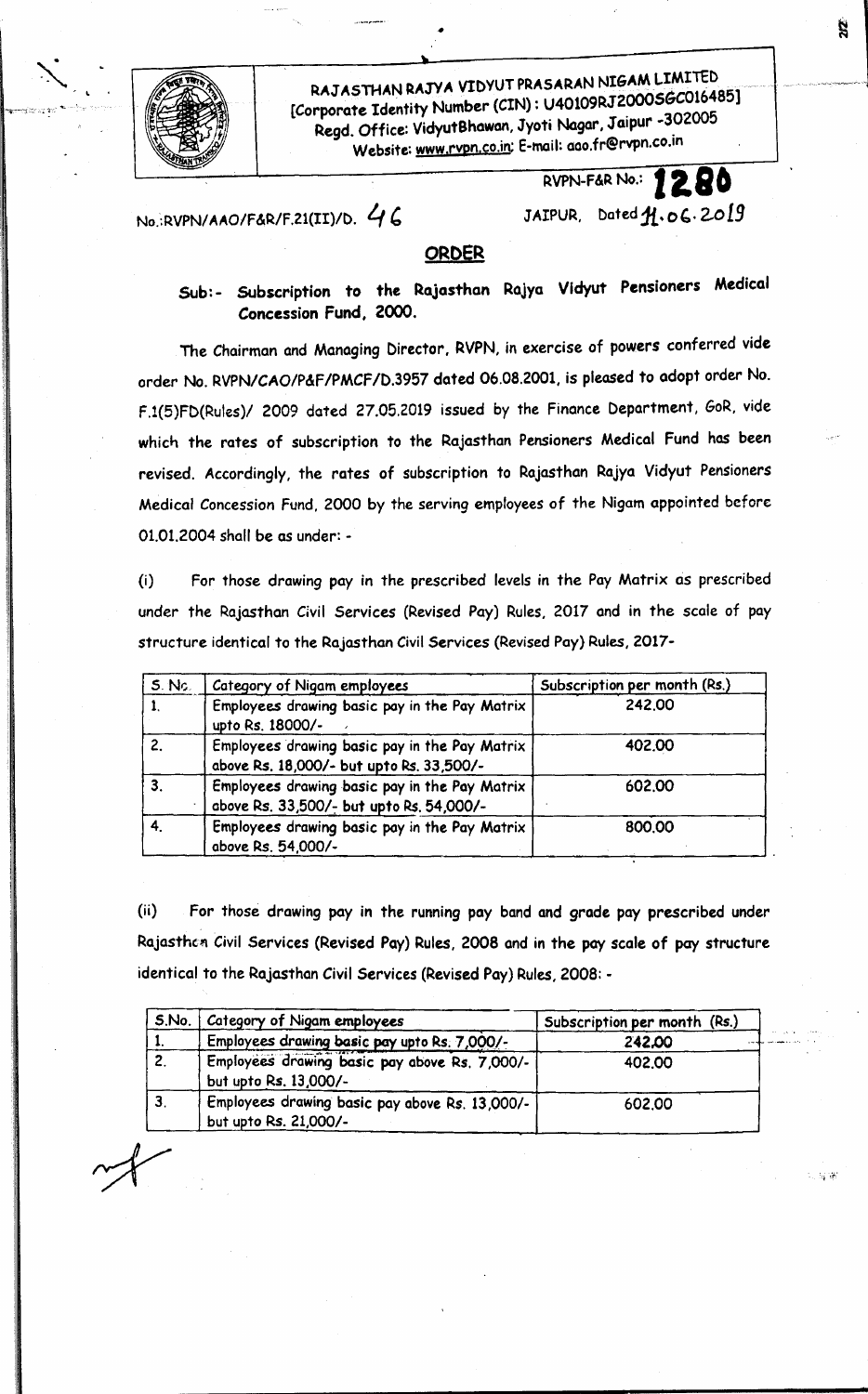|  | $\blacktriangleright$ Employees drawing basic pay above Rs. 21,000/- | 800,00 |
|--|----------------------------------------------------------------------|--------|
|  |                                                                      |        |

(iii) For the Nigam employees who are drawing pay in the Rajasthan *Civil* Services (Revised Pay Scale) Rules, 1998 and under other pay scale rules in force prior to 01.01.2006: -

| S.No.          | Category of Nigam employees                                           | Subscription per month (Rs.) |
|----------------|-----------------------------------------------------------------------|------------------------------|
| $\mathbf{1}$   | Employees drawing basic pay upto Rs. 3,000/-                          | 242.00                       |
| 2.             | Employees drawing basic pay above Rs. 3,000/-<br>but upto Rs. 6,000/- | 402.00                       |
| 3 <sub>r</sub> | Employees drawing basic pay above Rs. 6,000/-<br>but upto Rs. 9,000/- | 602.00                       |
|                | Employees drawing basic pay above Rs. 9,000/-                         | 800.00                       |

This order shall come into force with effect from 01.04.2019, i.e. salary of April, 2019.

By Order,

### readh

 $-$ 

(Madhu Pandey) Chief Accounts Officer (P&f-Cont.)

Copy submitted/forwarded to the following for information and circulation in various offices under their jurisdiction and control:-

- 1. The Chief Controller of Accounts, RVPN,Jaipur.
- 2. The Secretary (Admn.), RVPN,Jaipur.
- 3. The Chief Engineer *(PP&D/IT/Procurement/MPT&S/NPP&RA/LDI ),* RVPN,Jaipur.
- 4. The Zonal Chief Engineer (T&C), RVPN, Jaipur/Ajmer/Jodhpur.
- 5. The Zonal Chief Engineer (Civil), RVPN, Jaipur/Jodhpur.
- 6. The Company Secretary, RVPN,Jaipur
- 7. The Controller of Internal Audit, RVPN, Jaipur.
- 8. The Chief Accounts Officer *(A/Cs* & *W&M/Procurement/PP&D/P&F-Cont.),* RVPN,Jaipur.
- 9. The Regional Chief Accounts Officer, Jaipur/Ajmer/Jodhpur Zone. Jaipur/Ajmer/Jodhpur.
- 10. The Joint Director Personnel (HRD), RVPN, Jaipur.
- 11. The Joint Legal Remembrancer, RVPN, Jaipur.
- 12. The Superintending Engineer ( ), RVPN, Jaipur.
- 13. The *Incharge,* Data Centre, RVPN, 101, Vidyut Bhawan, Jaipur.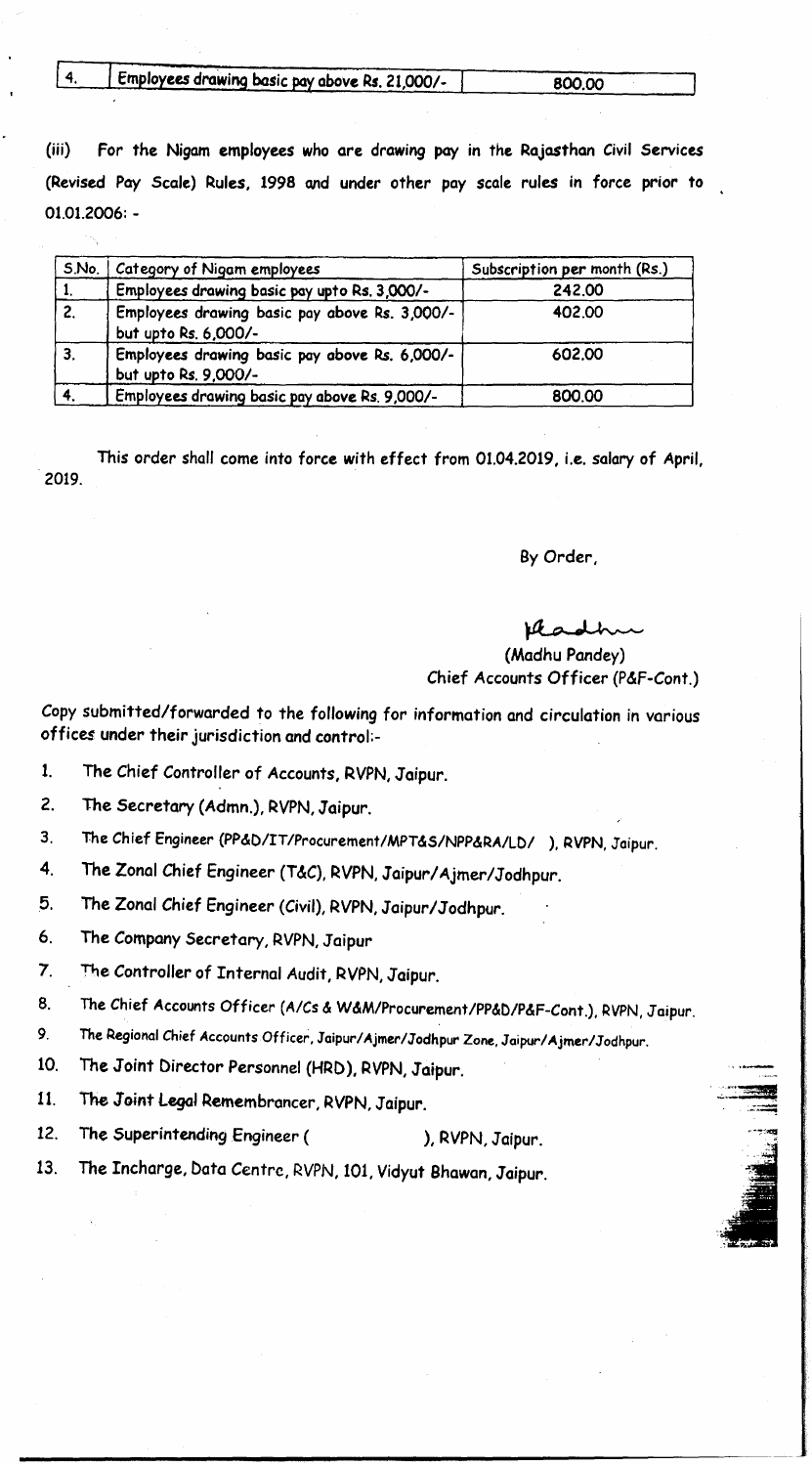14. The Dy. Controller of Accounts (P&F), RVPN, Jaipur.

i,  $\begin{array}{ccc} & & 14. \\ \text{\AA} & \cdot & \cdot \\ \text{\AA} & \cdot & \cdot \\ \end{array}$ The Sr. Accounts Officer ( ), RVPN, Jaipur.

16. The Accounts Officer (

c;

•

- ), RVPN, Jaipur.
- 17. The PRO, RVPN, Jaipur.
- 18. PS to CMD, RVPN, Jaipur.
- 19. PS to Director (Finance/Technical/Operations)., RVPN, Jolpur.
- 20. Office Order/Master File.

~~ Asstt. Accounts Officer~I (F&R)

. ,

Note: Orders are also available on the Nigam's website [www.rvpn.co.in](http://www.rvpn.co.in)

*c*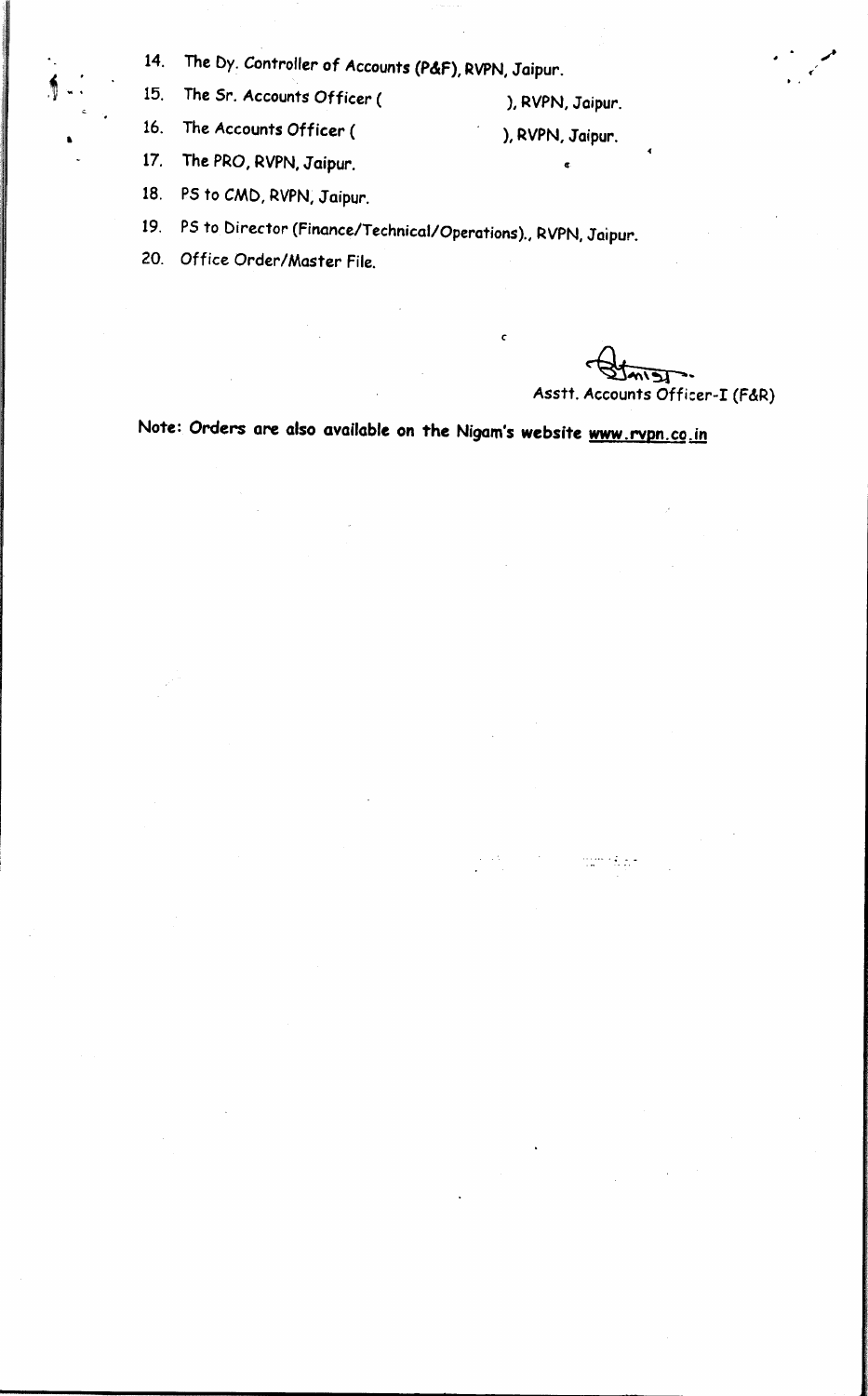#### GOVERNMENT OF RAJASTHAN FINANCE DEPARTMENT (RULES DIVIS[ON)

L •

## No. F. 1(5)FD(Rules)/2009  $\blacksquare$  Jaipur, dated:  $\clubsuit$   $\clubsuit$   $\uparrow$   $\uparrow$   $\uparrow$   $\uparrow$   $\uparrow$   $\uparrow$   $\uparrow$   $\uparrow$   $\uparrow$   $\uparrow$   $\uparrow$   $\uparrow$   $\uparrow$   $\uparrow$   $\uparrow$   $\uparrow$   $\uparrow$   $\uparrow$   $\uparrow$   $\uparrow$   $\uparrow$   $\uparrow$   $\uparrow$   $\uparrow$   $\uparrow$   $\uparrow$   $\uparrow$

#### ORDER

- Sub: Subscription to the Rajasthan Pensioners Medical Fund by the serving Government servants appointed to the Civil Services of the State before 01.01.2004.
- Ref: FD Order, even No. dated 05-06-2014, 28-10-2014, 20-04-2015, 29-09-2015, 13-05· 2016,08-12·2016,02-05-2017,04.04.2018 and 04.10,2018.

In pursuance of the provisions in Para 14(1) of the Rajasthan State Pensioners' Medical Concession Scheme, 2014, the Governor Is pleased to order that the rates of subscription to the Rajasthan Pensioners' Medical Fund by the serving Government servants appointed to the Civil Services of the State before 01·01-2004 shall be as under:-

(i) For those drawing pay in the prescribed levels in the Pay Matrix as prescribed under the Rajasthan Civil Services (Revised Pay) Rules, 2017 and in the scale of pay structure identical to the Rajasthan Civil Services (Revised Pay) Rules, 2017-

| S. N.          | <b>Category of Government Servants</b>                                                 | Subscription per<br>month (Rs) |
|----------------|----------------------------------------------------------------------------------------|--------------------------------|
|                | Employees drawing basic pay in the Pay Matrix upto Rs.<br>18000/-                      | 242.00                         |
| $\overline{2}$ | Employees drawing basic pay in the Pay Matrix above Rs.<br>18000/- but upto Rs.33500/- | 402.00                         |
| -3             | Employees drawing basic pay in the Pay Matrix above<br>Rs.33500/- but upto Rs.54000/-  | 602.00                         |
| 4              | Employees drawing basic pay in the Pay Matrix above<br>Rs.54000/-                      | 800.00                         |

(ii) For those drawing pay in the running pay band and grade pay prescribed under the Rajasthan Civil Services (Revised Pay) Rules, 2008 and in the scale of pay structure identical to the Rajasthan Civil Services (Revised Pay) Rules, 2008 -

| S. N. | <b>Category of Government Servants</b>                                    | Subscription per<br>month (Rs) |
|-------|---------------------------------------------------------------------------|--------------------------------|
|       | Employees drawing basic pay upto Rs.7000                                  | 242.00                         |
| 2     | Employees drawing basic pay above Rs.7000 but upto<br>Rs.13000            | 402.00                         |
| 3     | 602.00<br>Employees drawing basic pay above Rs.13000 but upto<br>Rs.21000 |                                |
| 4     | Employees drawing basic pay above Rs.21000                                | 800.00                         |